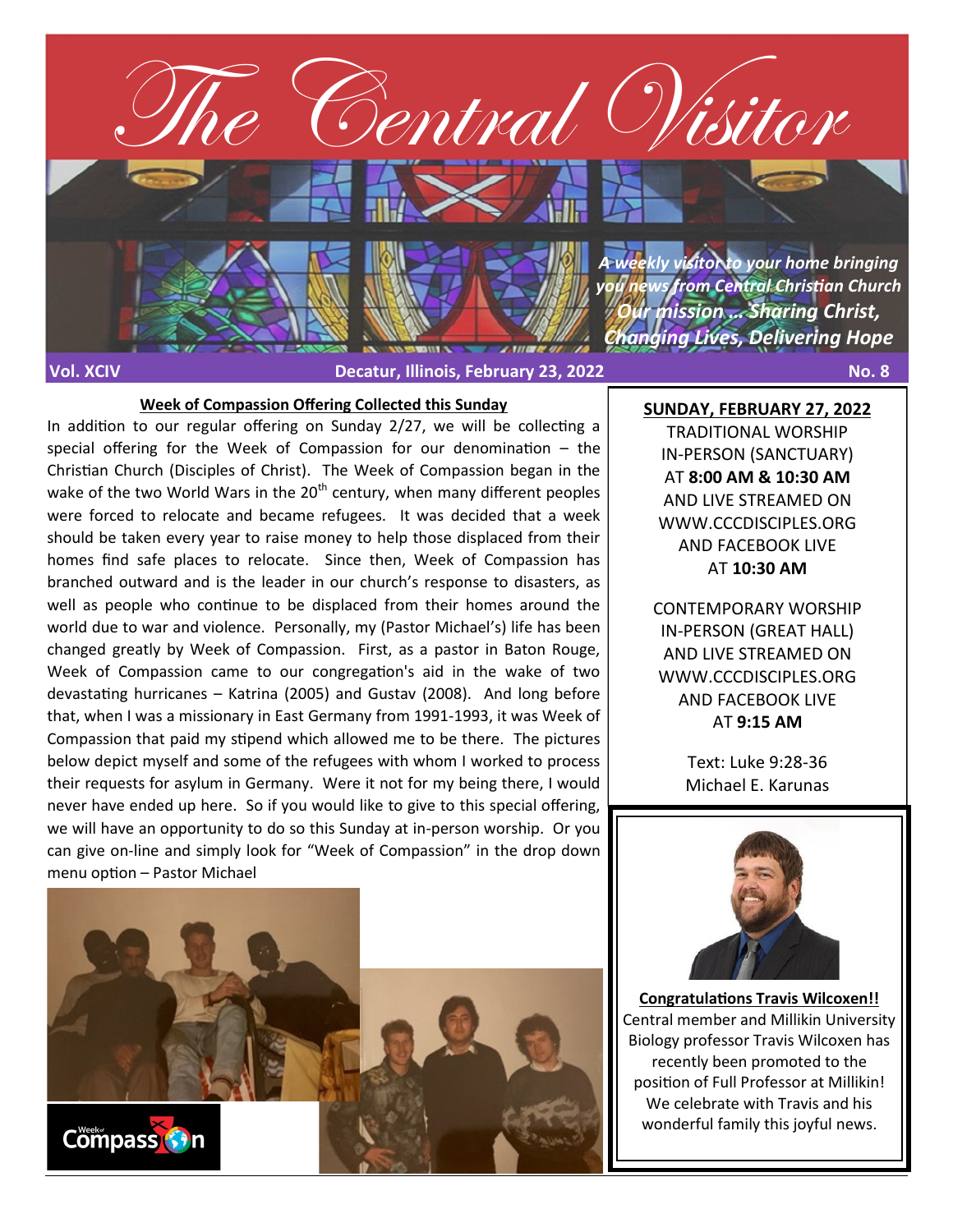## **Service opportunities at Good Samaritan Inn**

 For the calendar year 2022, Central Christian Church has reserved five Saturdays at Good Samaritan Inn:

> March 19 May 14 August 13 October 15 November 12

 On each of these dates, Central will provide the food, and Central volunteers take full responsibility for preparing and serving lunch for Good Samaritan diners. If you can help, please note the dates and watch for a sign-up opportunity closer to each date. On each of these Saturdays, workers are needed 8 a.m. - 10:30 a.m. to prepare the meal and 11 a.m. - 1 p.m. to serve lunch. Volunteers also shop for the needed grocery supplies one or two days in advance.

 If you would consider helping but would like to know more about what is involved, talk with co-chairs Dave Wagner, (217) 433-2367 or Shirley Swarthout, (217) 620-3246.

 Workers from Central also volunteer at Good Samaritan on the second Monday each month, assisting the staff with preparing food and serving the meal for that day. Shifts are 9 a.m. - 11 a.m. and 11 a.m. - 1 p.m. For more information or to volunteer, contact Judy Ford (217) 433-1585.

 The Good Samaritan Inn serves a hot, nutritious, mid-day meal to all those who need it seven days a week, year-round. All are welcome; no questions asked.

 Whether on a Monday or a Saturday, new volunteers are always welcome!

# Minister's Article

### *Lent 2022 – Take Two*

Lent is a six-week season in the church year that precedes Easter. It's name comes from a medieval term that refers to the "lengthening" of days which occurs in the springtime. As stated in this column in last week's *Visitor*, Lent is an time to focus on our spiritual growth; to consider what it means to follow Jesus to the cross of his crucifixion and empty tomb of his resurrection. Lent always begins with Ash Wednesday (March 2, this year). It concludes with Holy Week, which begins with Palm Sunday (April 10), continues with Maundy Thursday, when Jesus held the Last Supper with his disciples (April 14) and concludes with Easter Sunday (April 17).



For Ash Wednesday, we will offer **two (2) services** – **12:00 p.m.** and **5:30 p.m**. At both services, we will impose ashes (on the back of the hand or the forehead) for anyone who wishes to receive them. We will also have communion. The only difference between the noon and evening services is that we will have music and singing during the 5:30 service but not at noon. Both services are in-person only. Adiditionally, we will offer **"drive thru" ashes** and a **Lenten prayer** between **12:30-12:45**. Simply line up in the West Entrance driveway. As soon as Pastor Tina and I are done with the 12:00 service, we will meet you under the West Entrance canopy.



For our **Maundy Thursday** service on **April 14,** we are planning a service that includes a dramatic re-telling of Jesus' passion interspersed with music from the choir and our musical staff. The passion story of Jesus is found, among other places in the Gospels, in Mark 14:1-16:8. It tells of the last events in Jesus' life up to his crucifixion, death and burial. We are looking for **8-10 people** who would be willing to memorize a section of that passion story and then – with a group of other storytellers - present it dramatically during the service on Maundy Thursday. We did a version of this last year, and **5 of our "actors" from 2021** are ready to encourage others to join in this year! If you are interested, you will be asked to memorize 10-12 verses of scripture and work with myself and other storytellers to present a service that is sure to be meaningful for all who attend. Though the idea of memorizing scripture can

*(continued on page 3…)*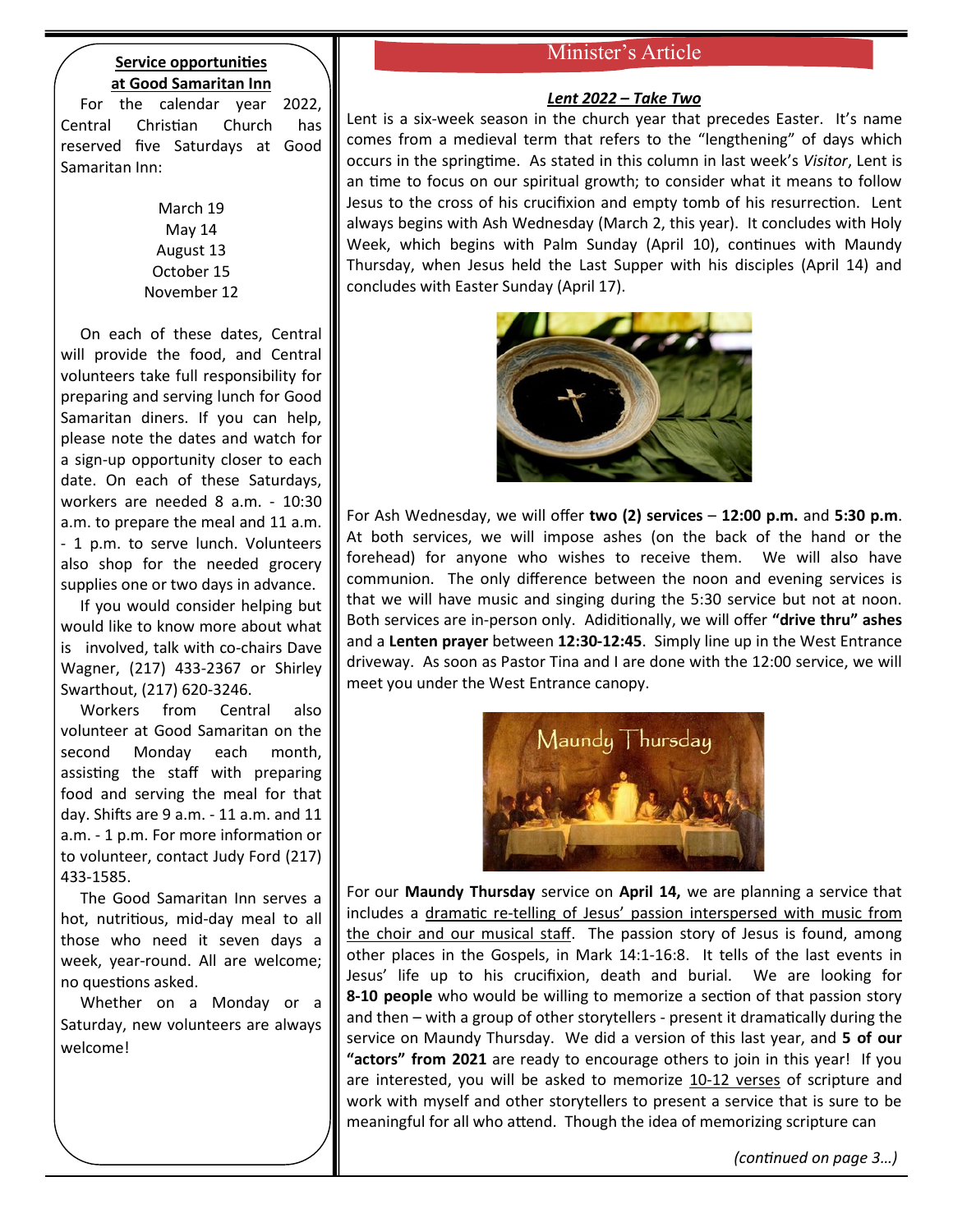seem intimidating, for those who embrace it, it always becomes an exercise that reveals the power of scripture in a new and memorable way! If you are interested, please email me [\(mkarunas@cccdisciples.org\)](mailto:mkarunas@cccdisciples.org).



Finally, our worship services during Lent will be based on a series called "Teach us to Pray: 40 Days of Prayer." Each week, our emphasis will be one of the prayers Jesus prayed during his ministry – from his prayer in Gethsemane ("Not my will but thine be done") to his prayer from the cross ("Father, Forgive them...") along with others as well. Here is a sneak-peak at what to expect:

| March 6  | Luke 22:14-20  |                             | Pastor Michael Theme: Thanksgiving        |
|----------|----------------|-----------------------------|-------------------------------------------|
| March 13 | John 11:38-44  |                             | Pastor Michael Theme: Dead things to Life |
| March 20 | Luke 23:34     | Pastor Tina                 | Theme: Forgiveness                        |
| March 27 | Luke 22:39-46  |                             | Pastor Michael Theme: Not my will         |
| April 3  | Matthew 6:5-13 |                             | Pastor Michael Theme: The Lord's Prayer   |
| April 10 | John 17:20-26  | Pastor Michael Theme: Unity |                                           |

#### **Leave Winter Behind and Move Forward with Dorcas Disciples!**

All Central women are invited to gather for warm fellowship, yummy refreshments and an opportunity to learn how we can make a positive impact on our environment. We will meet on Tuesday, March 15<sup>th</sup> at 6 p.m. in the Disciples Room.

Please RSVP by Friday, March 11th to Nancy Ellen Taylor at 217-872-9174 or [xstr@sbcglobal.net](mailto:xstr@sbcglobal.net) to make sure we have enough delicious dessert! Contact Sandy Garver at 217-877-[0800 or revrag@comcast.net](mailto:217-877-0800%20or%20revrag@comcast.net) for more information about mission-inspired Dorcas Disciples.

Hope to see you March 15<sup>th</sup>!

#### **SCHOLARSHIP APPLICATIONS will be Available Online and at the Welcome Center**

Higher education is important and valuable. It opens possibilities and helps students discover and foster unique gifts and talents and demonstrates a person's willingness to make an investment his/her own future! Central Christian Church supports those pursuing higher education and we understand the challenges of meeting its cost. Scholarships are open to all high school graduates as well as anyone who is currently attending a college, university, technical school, vocational school, or is planning to attend one during the 2022- 2023 academic year.

> SCHOLARSHIP APPLICATION DATES: Available: March 20, 2022 Return Deadline: May 6, 2022 @ 3 pm www.cccdisciples.org



#### **Sunday (27)**

 8:00-Traditional Worship, Sanctuary 9:15-Contemporary Worship, Great Hall & Facebook Live & Live Stream 10:30-Traditional Worship, Sanctuary & Facebook Live & Live Stream

#### **Monday (28)**

 4:00-Small Group Leader Training, C.C. 5:00-Pastoral Support Comm., 401

#### **Tuesday (March 1)**

 7:00-Journeymen, Connection Café 9:00-Christcare Stitchers, 407 9:30-Card Ministry, 340

### **Wednesday (2)**

10:00-Ministers' Meeting

### **Thursday (3)**

 10:00-Alanon, 340 1:00-D.A.R., Disciples Room 3:00-Decatur Needle Arts, Disciples Room 4:00-Journeymen 2, Connection Café 5:30-Koinonia, 412 6:00-Brass Choir, Disciples Room 7:00-Chancel Choir, Choir Room **Friday (4) Saturday (5)**

#### **Sunday (6)**

 8:00-Traditional Worship, Sanctuary 9:15-Contemporary Worship, Great Hall & Facebook Live & Live Stream 10:30-Traditional Worship, Sanctuary

& Facebook Live & Live Stream

### **Food Collection for Northeast Community Fund for March 6th**

For March 6th, we are collecting donations of cereal. Please put your donations in the shopping cart in the Connection Café. Thank you for your generosity!

**Counting On You Sunday, February 20, 2022** Total worshipping online = 133 Total worshipping in-person = 213